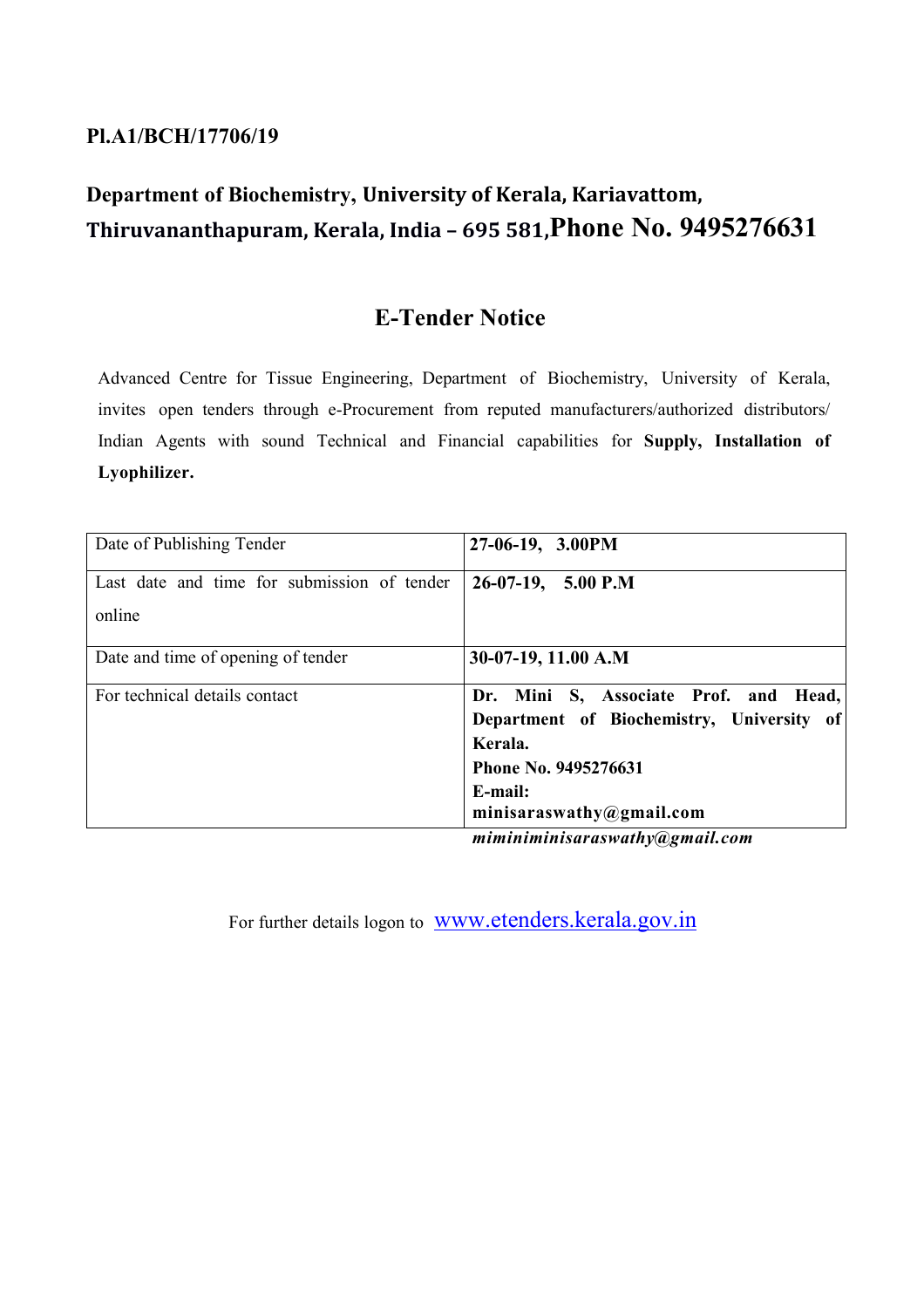### **APPENDIX I - TECHNICAL SPECIFICATIONS FOR LYOPHILISER**

- Microprocessor controlled with Digital display of temperature, incl.: 2 Air Cooled / hermetically sealed Step-Start Compressors with Delayed Start provision, Safety Alarms for Over load & LED alarm for different stages of temperature for the safe loading of Product, as standard, with temp. sensor
- $\triangleright$  Ice Condensing capacity/volume of 4 Ltrs. & temperature of -110 °C to freeze dry sample containing Organic/Acidic solvents of low freezing point, besides Aqueous sample respectively. Ice Condenser & Cooling coil made of Corrosion resistant SS 316 & Cooling coil external to give larger Condenser surface area for faster condensation & Prefreezing of sample inside the Ice Condenser, before start of Freeze Drying, Base Plate 300mm for connection of Chamber on top of Freeze Drier
- Vacuum Break device (Electrical Valve), Electric Vacuum Valve between Ice Condenser and Vac. Pump for safety, facilitate pre-run of Vacuum Pump to heat-up and evaporate the non condensable vapours of previous operation, prior to Start of freeze drying.
- **Chamber,** Clear Acrylic for better heat transfer **incl.** 3 SS unheated adjustable Shelves, 3 stainless steel trays (250 mm dia)  $&$  4 Flask Ports (of 3/4"'dia) with Quick Seal 3 way valve for freeze drying in R B Flasks / Wide Mouth Flasks or connection of Ampoule – Manifold / Chamber etc. Chamber Dia: 300 mm x 300 mm Ht.
- $\triangleright$  Drain Valve for easy / convenient draining of condensate
- $\triangleright$  Defrost by flood & flow method
- **High Vacuum Oil Pump, capacity:** 5.0 m3 /hr. (3.0 CFM at 50Hz) of 2 Stage Rotary Oil-Sealed, with Gas Ballast Valve, Anti Suck Back Ventilation Valve with high capacity for effective freeze drying with critical sample, incl. Vacuum Oil, **Hose connection Kit**
- **Three Years comprehensive warranty( including service and spare parts)**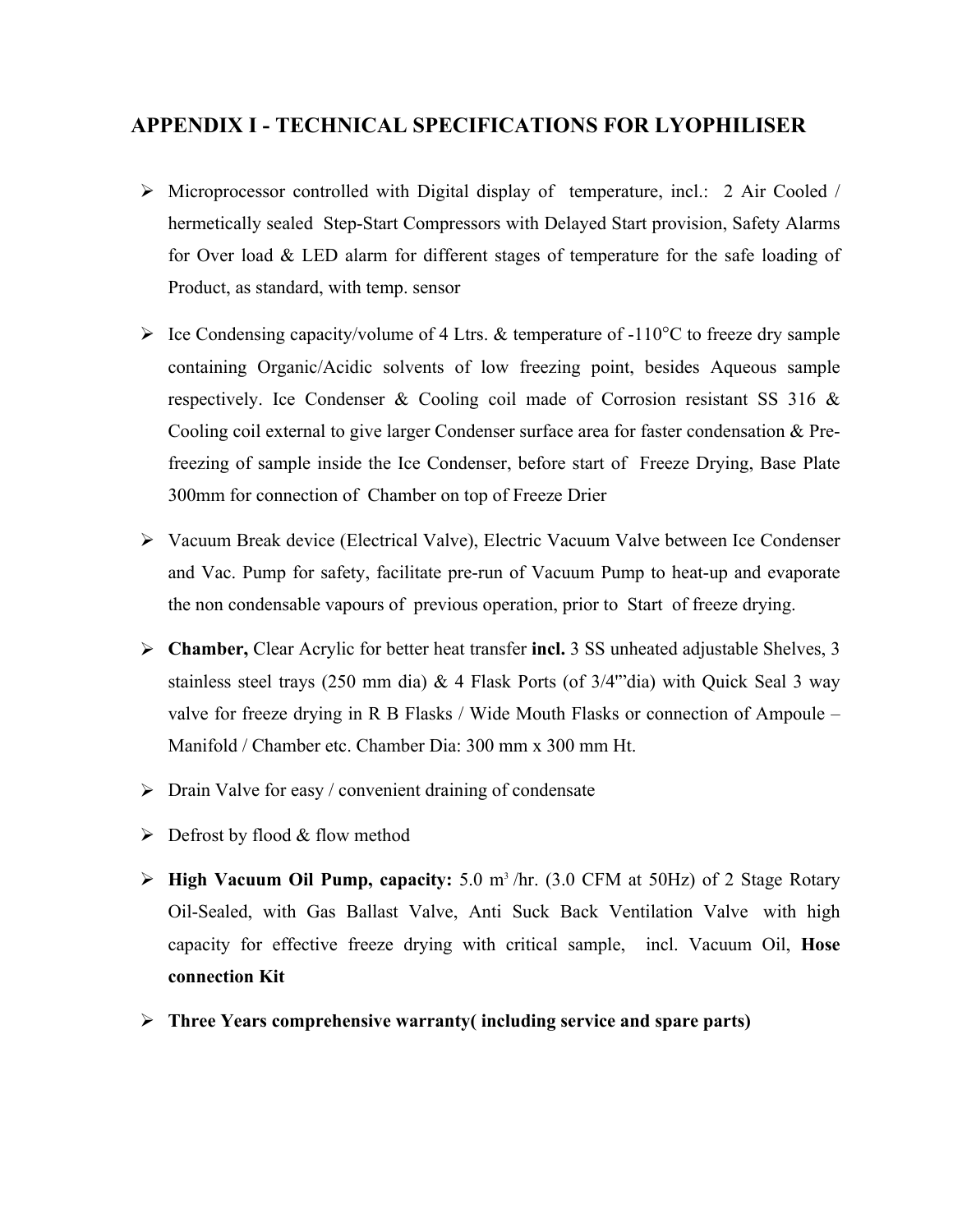#### **General Conditions:**

- 1. Every tenderer should submit Tender fee of **Rs. 2,500/-**
- 2. Every tenderer should submit Earnest Money Deposit (EMD) of **Rs. 10,000/-**
- 3. The tender shall be submitted in the two bid viz. Technical Bid and Financial Bid. Only those qualified in technical bid will be eligible for participating in financial bid. A presentation regarding the technical specification and item to be supplied shall be done before the technical evaluation committee if requested.
- 4. The bidder should be a manufacturer or their dealer specifically authorized by the manufacturer to quote on their behalf for this tender as per Manufacturer Authorization From and Indian agents of foreign principals, if any, who must have designed, manufactured, tested and supplied the equipment(s) similar to the type specified in the "Technical Specification". Such equipment must be of the most recent series/models incorporating the latest improvements in design. The models should be in successful operation for at least one year as on date of Bid Opening.
- 5. **Compliance Statement**: Along with the technical details provide a tabular column indicating whether the equipment quoted by you meets the specifications by indicating 'YES' or 'NO'. If 'YES', support the claim by providing original brochures. **Venders should provide clear brochures/data sheets about the equipment and its working. Also include adequate proof for the claim regarding the performance.**
- 6. **Reference:** Names of Institutes with contact person and telephone/ email where similar equipment supplied by you in India [Suppliers with service centers in South India, preferably in Kerala] shall be an added advantage.
- 7. Incomplete & conditional tenders and tenders received after the due date will be summarily rejected without assigning any reasons thereof.
- 8. The price should be inclusive of all taxes, duties, transportation, insurance, installation etc. Nothing extra will be paid in addition to the quoted rate. Any amount in Indian rupees for installation, commission, labour, spares, service etc shall be entered in item 2 of BoQ.
- 9. Payment Terms: 90% payment shall be made through irrevocable LC on presentation of complete and clear shipping documents and balance 10% of the amount shall be released after the receipt, installation commissioning and acceptance of the equipment.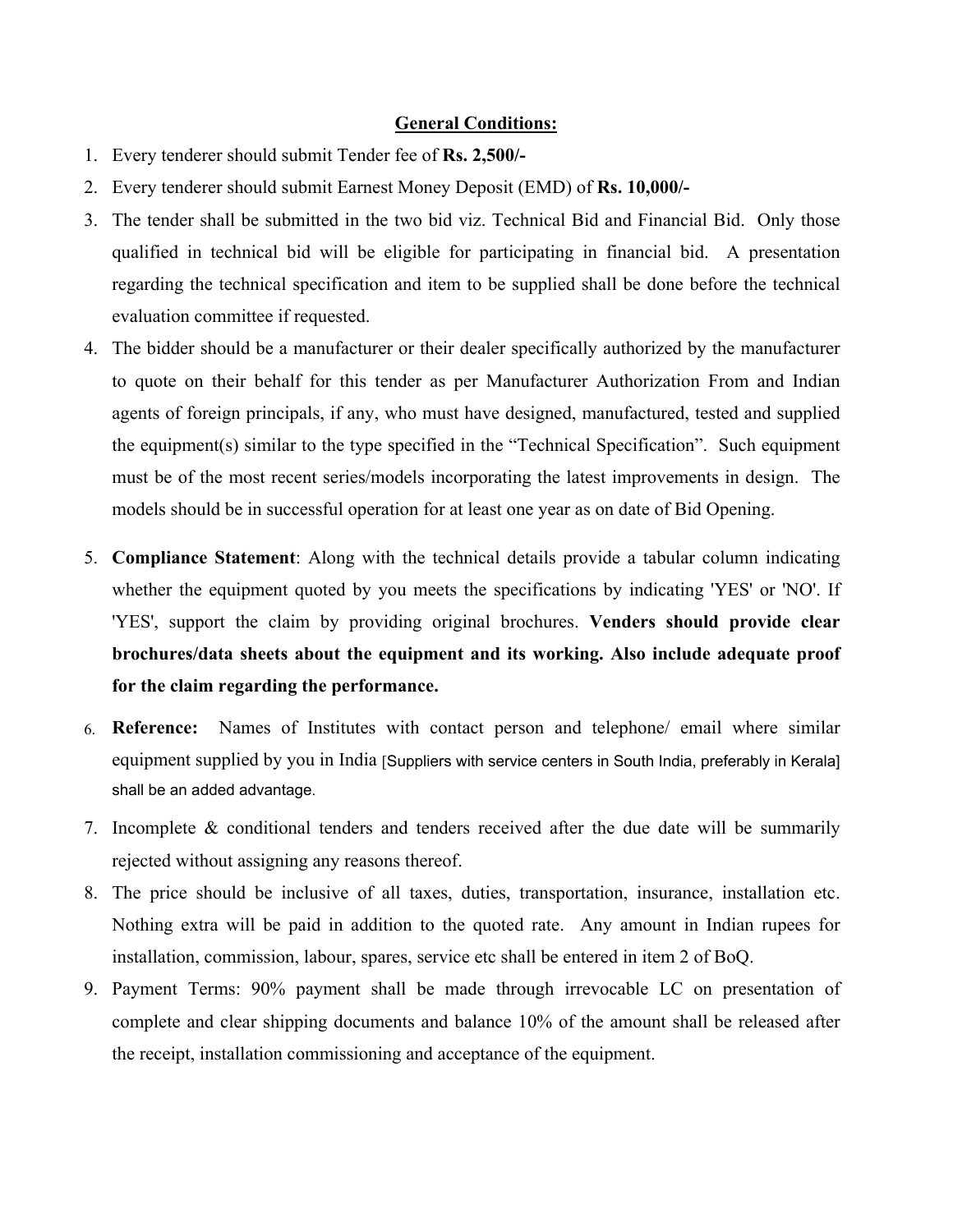- 10. Validity of tender: Tender submitted shall remain valid at least for 120 days from the date of opening the tender. Validity beyond 120 days, from the date of opening of the tender shall be by mutual consent.
- 11. Delivery and installation: Proposed delivery schedule should be mentioned clearly. Delivery and installation and training (one week) should be made at the Department of Biochemistry, University of Kerala, Kariavattom campus, Trivandrum without extra cost (inclusive of documentation, demurrage, customs duty, clearance and transportation charges). University of Kerala will provide customs duty exemption certificates if required.
- 12. Service facility: Supplier should mention their details of service setup and manpower in Thiruvananthapuram who are responsible for after sales support.
- 13. The model number, make, and a printed literature of the product shall submit positively.
- 14. In case of any dispute, the decision of the University authority shall be final and binding on the bidders.
- 15. The undersigned reserves the right to reject any or all of the tenders received without assigning any reason thereof.
- 16. The quoted item should be under **comprehensive warranty for three years** or more.
- 17. If any component is found to be defective during the warranty period, the vendor has to replace the defective item immediately at their own cost.
- 18. The manufacturer /supplier should provide training in both hardware and software to the laboratory personnel in the installation, operation and maintenance of the instruments.
- 19. Complete technical details of pre-installation requirements should be furnished along with the technical bid. Vendors are expected to supply all other installation accessories, infrastructures, facilities and services required for successful installation and smooth operation of the equipment. Vendors may conduct the site survey before installation at no additional cost.
- 20. The supplier should be fully equipped to render us after sale service during warranty and thereafter.

#### **Documents to be uploaded:**

1.Signed Compliance Matrix

- 2. Detailed Technical Brochure
- 3. Under taking of support for next 10 Years